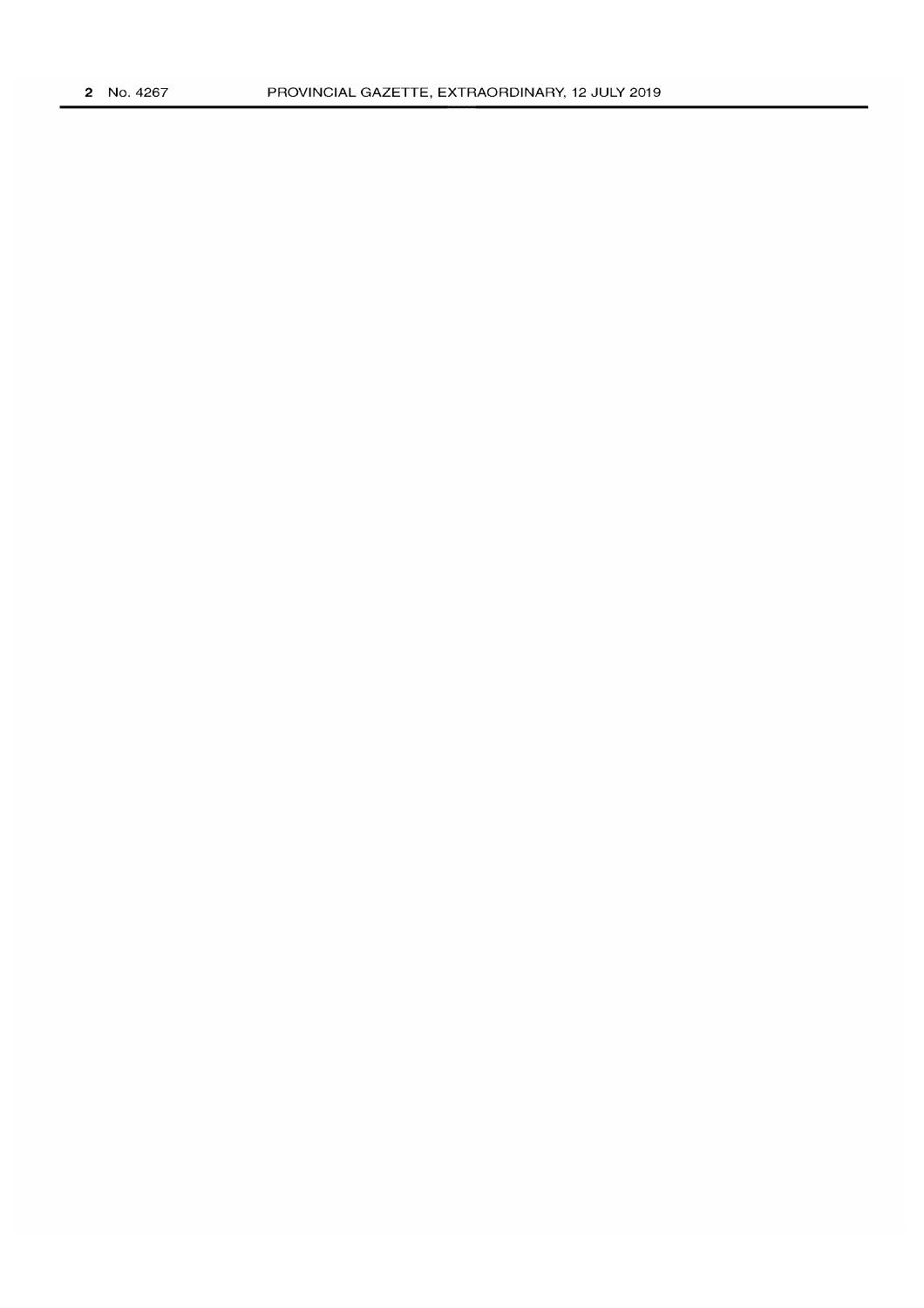# **CONTENTS**

|            |                                                                                                       | Gazette<br>No. | Page<br>No. |
|------------|-------------------------------------------------------------------------------------------------------|----------------|-------------|
|            | LOCAL AUTHORITY NOTICES . PLAASLIKE OWERHEIDS KENNISGEWINGS                                           |                |             |
| 146<br>147 | Eastern Cape Liquor Act (10/2003): Notice of lodgement of applications for transfer of certificate of | 4267           |             |
|            |                                                                                                       |                |             |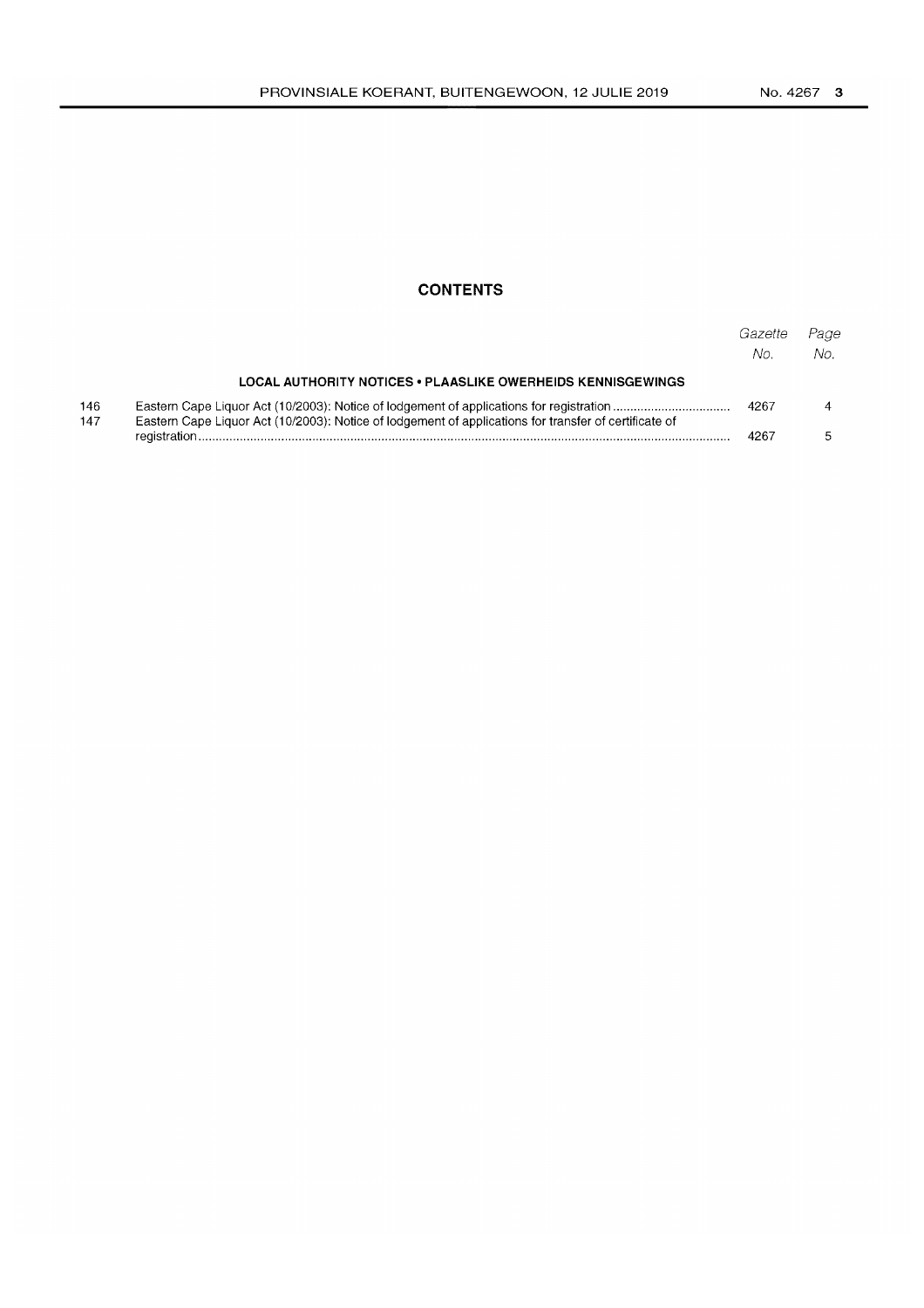# LOCAL AUTHORITY NOTICES . PLAASLIKE OWERHEIDS KENNISGEWINGS

# **LOCAL AUTHORITY NOTICE 146 OF 2019**

1. CM3  $[Reg 4 (1)]$ 

## EASTERN CAPE LIQUOR ACT, 2003 (Act No. 10 of 2003) NOTICE OF LODGEMENT OF APPLICATIONS FOR REGISTRATION

Notice is hereby given that the applications for registration, particulars of which appear in the Schedule hereunder, have been lodged with the Board. Notice is hereby given that the applications for registration, particulars of which appear in the Schedule hereunder, have been lodged with the Board interested parties may, free of charge, inspect any application which ap **SCHEDULE** 11 July 2019  $\overline{a}$  $\mathbf{r}$  $\overline{\phantom{a}}$  $\overline{\phantom{a}}$ ÷

| <b>Application Number</b> |                   | Name and number of<br>Ward                             | Kind of registration<br>applied for | Kind of<br>liquor to be<br>sold | Name under which business is to be<br>conducted and particulars of the erf,<br>street or farm |  |  |
|---------------------------|-------------------|--------------------------------------------------------|-------------------------------------|---------------------------------|-----------------------------------------------------------------------------------------------|--|--|
| 1.                        | REF2009/199178/23 | Ward 3 Buffalo City<br>Metropolitan Municipality       | On Consumption                      | All kinds                       | Parkplace Boutique Guesthouse, Erf 13692,<br>5 St Marks Road, Belgravia, East London,<br>5201 |  |  |
| 2.                        | REF7805051885080  | Ward 35 Buffalo City<br>Metropolitan Municipality      | On & Off Consumption                | All kinds                       | Q's Tavern, Bhalasi Location, Bongweni<br>Area, Bisho, 5606                                   |  |  |
| 3.                        | REF2019/154665/07 | Ward 38 Buffalo City<br>Metropolitan Municipality      | On & Off Consumption                | All kinds                       | The Moon Tavern, Mxaxo Location, King<br>Williams Town. 5600                                  |  |  |
| 4.                        | REF9511305190081  | Ward 13 Sengu Local<br>Municipality                    | On & Off Consumption                | All kinds                       | Khambu's Tavern, 441029 Khiba Village,<br>Herschel, 9756                                      |  |  |
| 5.                        | REF7707120430080  | Ward 10 Walter Sisulu<br>Local Municipality            | Off Consumption                     | All kinds                       | Shot Left Liquor, 260 Marcow Street, Aliwal<br>North, 9750                                    |  |  |
| 6.                        | REF7909150615081  | Ward 9 King Sabata<br>Dalindyebo Local<br>Municipality | On & Off Consumption                | All kinds                       | Ngaba Tavern, Erf 11549, 75 Tsitsa Falls,<br>Waterfall Park, Mthatha, 5100                    |  |  |
| 7.                        | REF8802220111083  | Ward 4 Dr Beyers Naude<br>Local Municipality           | On & Off Consumption                | All kinds                       | JR's Sport Bar, Erf 3295, 2 Industrial Road,<br>Graaff-Reinet6280                             |  |  |
| 8.                        | REF4612195032089  | Ward 26 Mbashe Local<br>Municipality                   | On & Off Consumption                | All kinds                       | Alderley Tavern, Ntlonyana Location,<br>Kulokhamisa, Elliotdale, 5070                         |  |  |
| 9.                        | REF7712040079082  | Sundays River Local<br>Municipality                    | Special Event                       | All kinds                       | Nanaga Fees, Farm R72/N2, Nanaga<br>Farmstall Grounds, Alexandria, 6185                       |  |  |